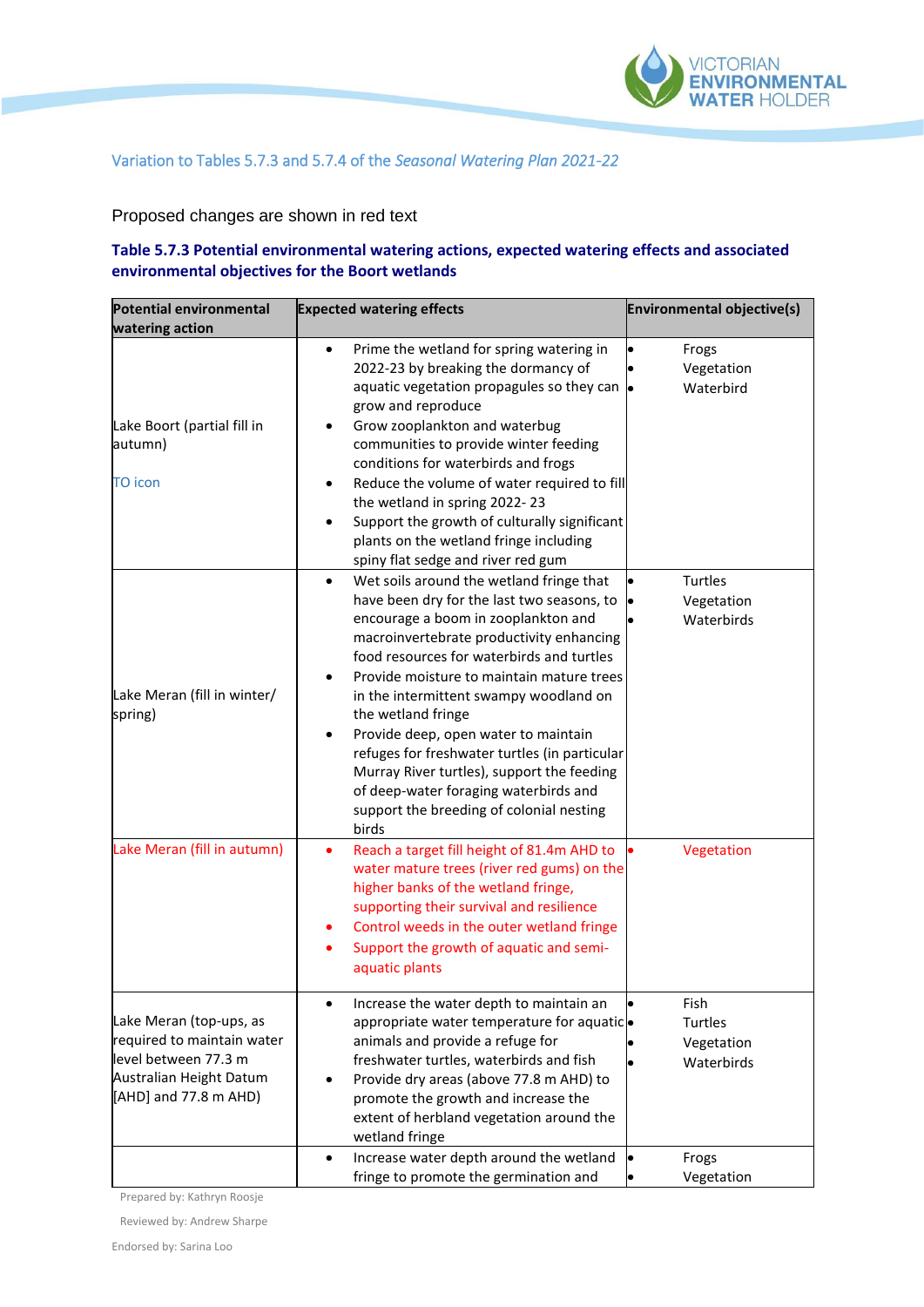

| Lake Leaghur (fill in<br>winter/spring) | recruitment of fringing vegetation (such as $\bullet$<br>river red gums and cane grass)                                                  | Waterbirds |
|-----------------------------------------|------------------------------------------------------------------------------------------------------------------------------------------|------------|
| <b>TO</b> icon                          | Support the growth of aquatic and semi-<br>aquatic plants                                                                                |            |
|                                         | Provide increased habitat area and grow<br>zooplankton and waterbug communities to<br>provide food resources for frogs and<br>waterbirds |            |

## **Table 5.7.4 Potential environmental watering for the Boort wetlands under a range of planning scenarios**

| Planning scenario                                                                       | Drought                                                                                                                                                             | Dry                                                                                                                            | Average                                                                                                                                                                                                              | Wet                                                                                                                                                                                      |  |
|-----------------------------------------------------------------------------------------|---------------------------------------------------------------------------------------------------------------------------------------------------------------------|--------------------------------------------------------------------------------------------------------------------------------|----------------------------------------------------------------------------------------------------------------------------------------------------------------------------------------------------------------------|------------------------------------------------------------------------------------------------------------------------------------------------------------------------------------------|--|
| Expected<br>conditions                                                                  | No natural inflow to<br>$\bullet$<br>wetlands                                                                                                                       | Minimal natural<br>inflow to wetlands<br>from local<br>catchment run-off<br>possible                                           | • Periods of high<br>flow combined with<br>localised catchment<br>contributions,<br>which are expected<br>to provide minor<br>inflow to wetlands                                                                     | • Extended durations<br>of high flow and<br>overbank flow from<br>creeks and flood<br>runners, which fill<br>most wetlands                                                               |  |
| Predicted supply<br>of water for the<br>environment <sup>1</sup>                        | $\cdot$ 3,403-7,183 ML                                                                                                                                              | $\cdot$ 6,100 ML                                                                                                               | $\cdot$ 6,678 ML <sup>2</sup>                                                                                                                                                                                        | $\cdot$ 9,804 ML                                                                                                                                                                         |  |
| Potential                                                                               | Tier 1a (can be achieved with predicted supply)                                                                                                                     |                                                                                                                                |                                                                                                                                                                                                                      |                                                                                                                                                                                          |  |
| environmental<br>watering $-$ tier 1<br>(high priorities)                               | Lake Meran (top-<br>ups)<br>Tier 1b (supply deficit)<br>Lake Boort (partial<br>fill)<br>Lake Leaghur (fill)<br>$\bullet$<br>Lake Leaghur (top-<br>up, if triggered) | • Lake Meran (top-<br>ups)<br>Lake Leaghur (fill)<br>Lake Leaghur (top-<br>up, if triggered)<br>• Lake Boort (partial<br>fill) | Lake Meran (top-<br>ups)<br>Lake Leaghur (fill)<br>Lake Leaghur (top-<br>up, if triggered)<br>• Lake Boort (partial<br>fill)<br>Lake Meran (fill in<br>winter/spring<br>[instead of top-ups])<br>Lake Meran (fill in | Lake Boort (partial<br>fill)<br>Lake Meran (fill in<br>winter/spring)<br>Lake Leaghur (fill)<br>Lake Leaghur (top-<br>up, if triggered)<br>Lake Meran (fill in<br>autumn)<br>$\cdot$ N/A |  |
| Potential<br>environmental<br>watering $-$ tier<br>2 (additional<br>priorities)         | N/A<br>٠                                                                                                                                                            | • Lake Meran (fill<br>[instead of top-ups])                                                                                    | autumn)<br>$\cdot$ N/A                                                                                                                                                                                               |                                                                                                                                                                                          |  |
| Possible volume<br>of water for the<br>environment<br>required to achieve<br>objectives | • 2,500 ML (tier 1a)<br>7,200 ML (tier 1b)<br>$\cdot$ 0 ML (tier 2)                                                                                                 | • 4,900 ML (tier 1a)<br>4,500 ML (tier 1b)<br>$3,500^3$ ML (tier 2)                                                            | • 4,900 ML (tier 1a)<br>8,000 <sup>3</sup> ML (tier 1b)<br>$0$ ML (tier 2)<br>$\bullet$                                                                                                                              | 12,800 <sup>4</sup> ML (tier 1a)<br>0 ML (tier 1b)<br>$\cdot$ 0 ML (tier 2)                                                                                                              |  |

1 Loddon system entitlements are shared between the Loddon River system and the Boort wetlands. The expected availability referenced in this table is an estimate of remaining supply after the Loddon River tier 1a demands and critical carryover requirements have been removed.

Prepared by: Kathryn Roosje

Reviewed by: Andrew Sharpe

Endorsed by: Sarina Loo